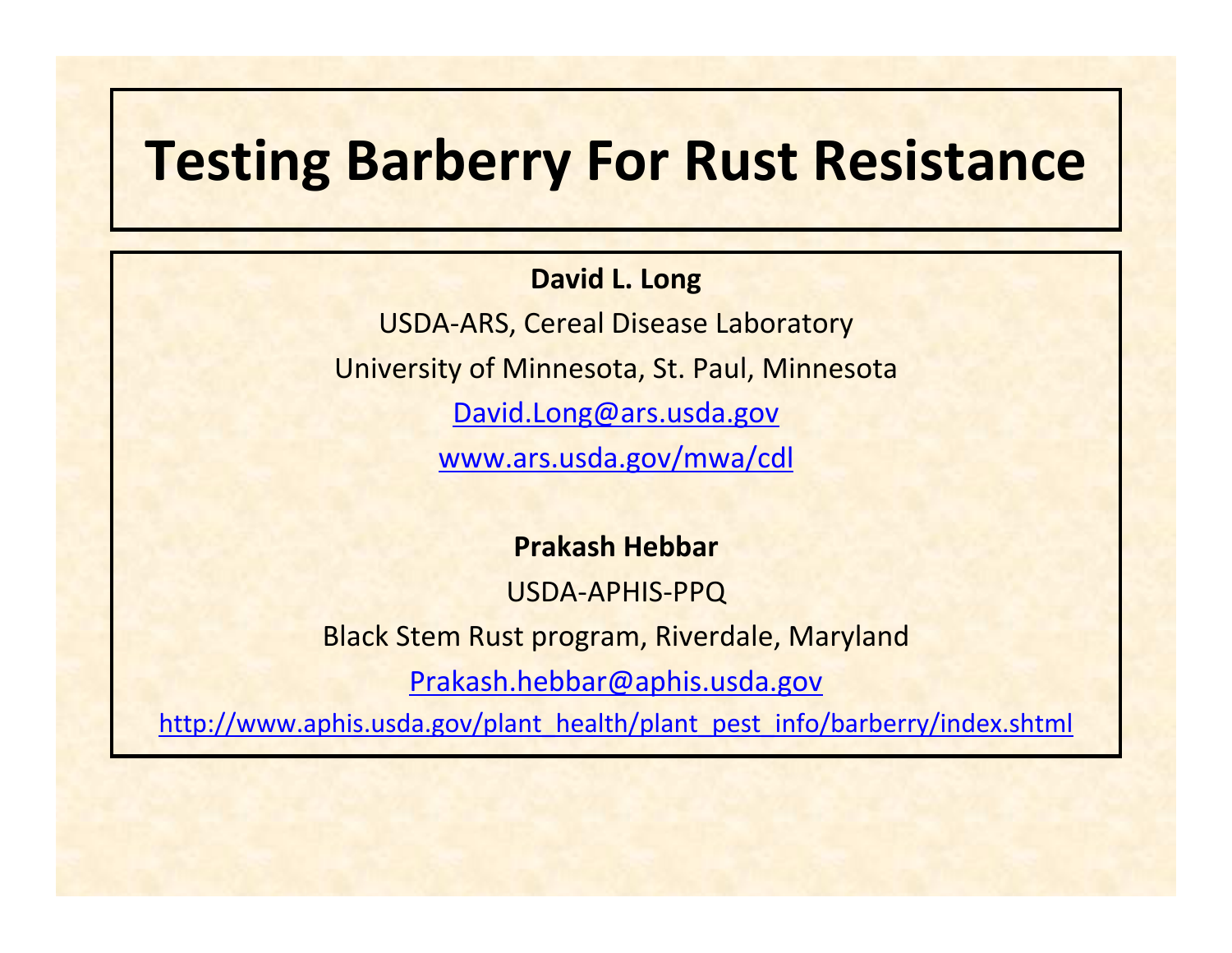#### Why do you need to screen your barberry for black stem rust resistance?



*Life cycle of black stem rust pathogen Puccinia graminis,* Leonard & Szabo Mol Plant Pathol 2005

•Black Stem rust is <sup>a</sup> devastating disease of wheat, barley, rye and oats.

•Several barberry species (*Berberis, Mahoberberis, and Mahonia)* are alternate hosts of the rust pathogen.

•In nature, sexual recombination of the pathogen occurs on the alternate host often resulting in new virulent races.

•Not all barberry species, however are susceptible to rust pathogens.

•The rust screening program at USDA‐ARS, Cereal Disease Laboratory is <sup>a</sup> mechanism to ensure that only rust resistant barberry cultivars or species are marketed as ornamental plants.

•Barberry species currently marketed as ornamentals by the Nursery and Landscaping Industry are resistant to black stem rust.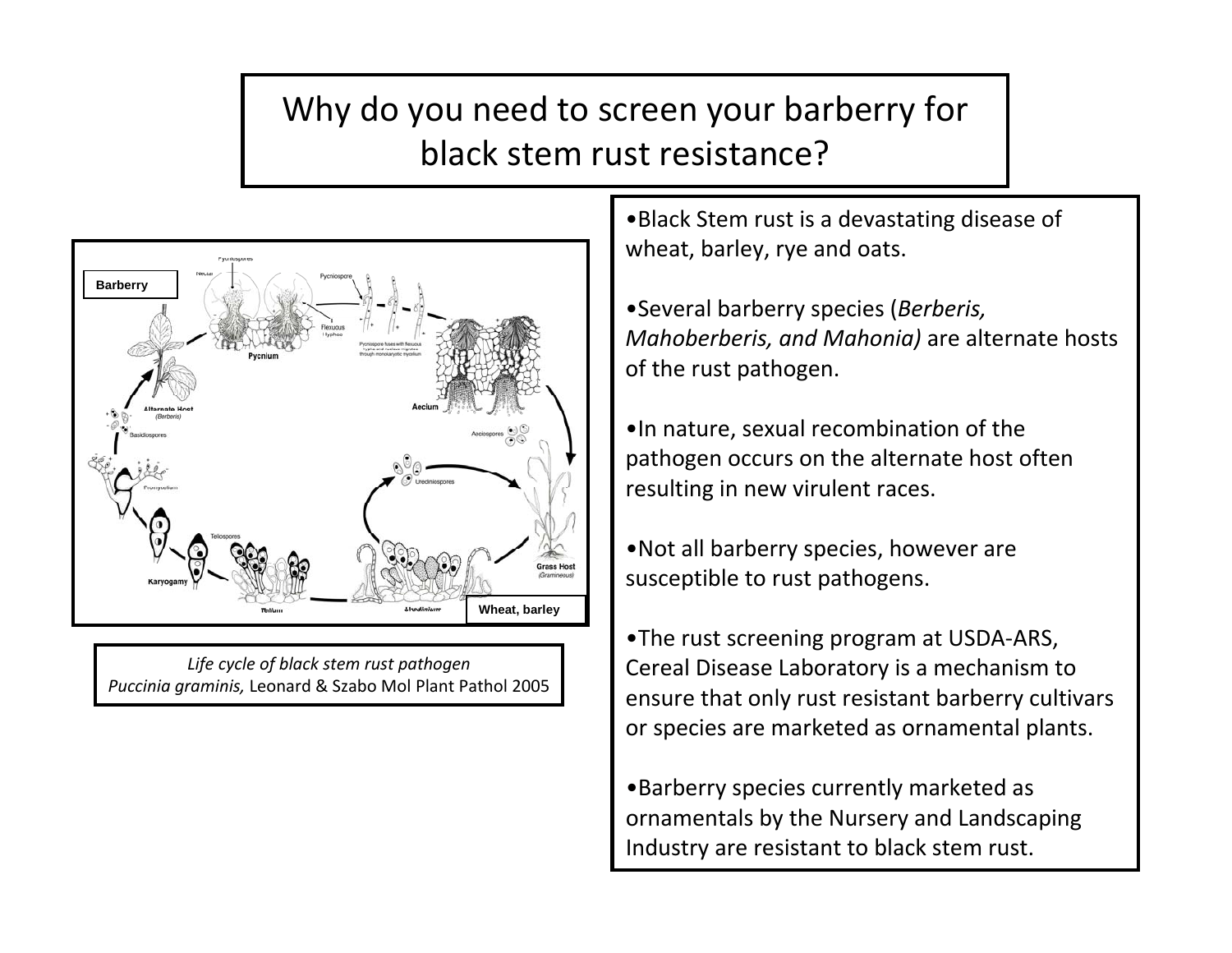### Step 1: Contact USDA‐ARS and APHIS‐PPQ



Plants should be healthy and with young leaf flushes

• Contact USDA before you plan to send the plant samples for shipping, permits and packaging details [David.Long@ars.usda.gov](mailto:David.Long@ars.usda.gov)

Tel: 612‐625‐1284 andContact your USDA‐APHIS‐PPQ: State Plant Health Director/Inspector

- Plants should be shipped along with the permits to: USDA‐ARS, Cereal Disease Laboratory, 1551 Lindig Street, St. Paul, Minnesota, 55108.
- 10 replicates of each cultivar to be tested should be shipped to USDA‐ARS
- For more details contact:
	- [Prakash.hebbar@aphis.usda.gov](mailto:Prakash.hebbar@aphis.usda.gov) Riverdale, MD, (301)‐734‐5717
	- [Phillip.a.mason@aphis.usda.gov](mailto:Phillip.a.mason@aphis.usda.gov) Ft. Collins, CO, (970)‐494‐7565
	- Anthony.man‐son‐[hing@aphis.usda.gov](mailto:Anthony.man-son-hing@aphis.usda.gov) Raleigh, NC, (919)‐855‐7331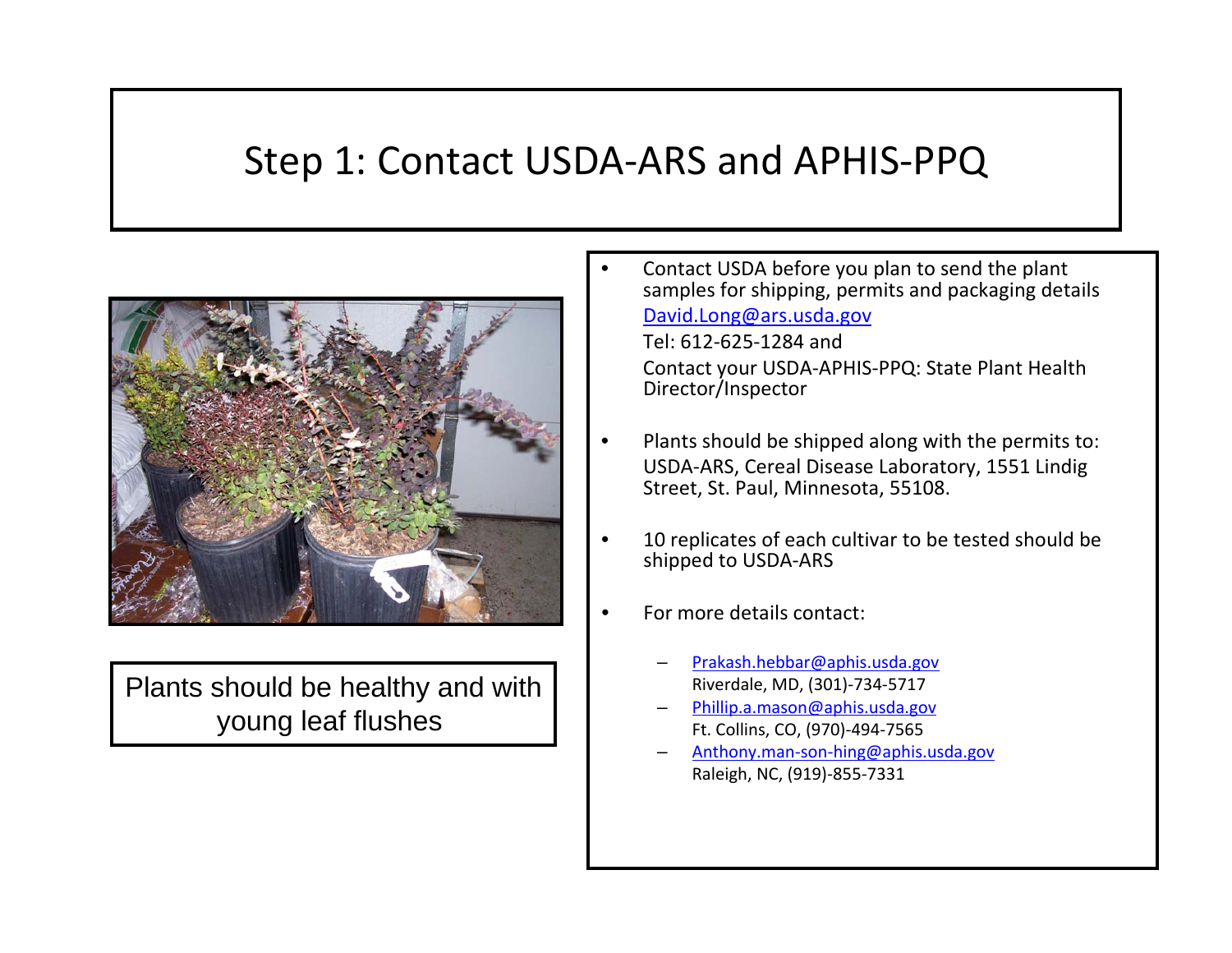# Step 2: Provide USDA with the following details



Barberry varieties growing in the greenhouse

- Are the plants new "cultivars" and not listed in the CFR 301.38 under any other name.
- Are the plants currently marketed in the US.
- Number of cultivars that will beshipped to conduct resistance testing
- How were the plants propagated: rooted cuttings or seed raised
- Provide detailed description of stems, leaves, flowers, spines, berries and high quality digital color pictures on <sup>a</sup> CD.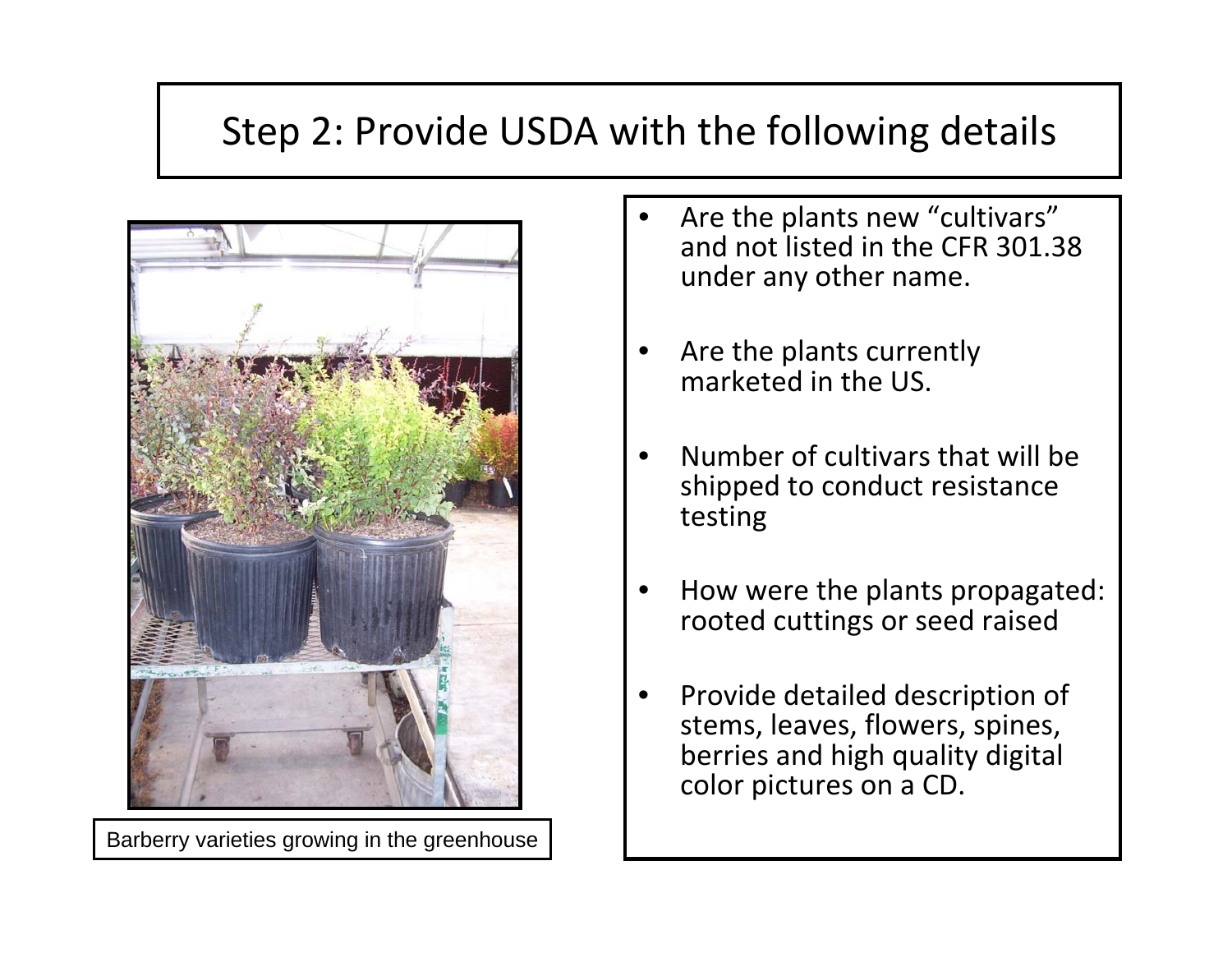#### Step 2: Description of morphological characteristics in addition to digital pictures should be provided

| Leaf                | Color (green,<br>yellow, purple)                                            | Leaf edge smooth<br>or spiny                      | Leaf shape                        | Single or as leaflets              |
|---------------------|-----------------------------------------------------------------------------|---------------------------------------------------|-----------------------------------|------------------------------------|
| <b>Stem</b>         | <b>Outer Bark</b><br><b>Color of mature</b><br>shoots (grey, red,<br>brown) | <b>Spines</b><br><b>Present or absent</b>         | Number of<br>spines               | Straight or angled at<br>the nodes |
| <b>Flowers</b>      | Color (yellow,<br>orange, reddish)                                          | <b>Flower stalk</b><br>(racemes) short or<br>long | In bunches, in pairs<br>or single |                                    |
| <b>Berries</b>      | Color (red, purple)                                                         | <b>Shape</b>                                      | In bunches,<br>in pairs or single |                                    |
| <b>Growth Habit</b> | Tall, short, bushy                                                          | Tap root or<br><b>Multiple roots</b>              | Seed raised or<br>rooted cuttings | Evergreen or<br><b>Deciduous</b>   |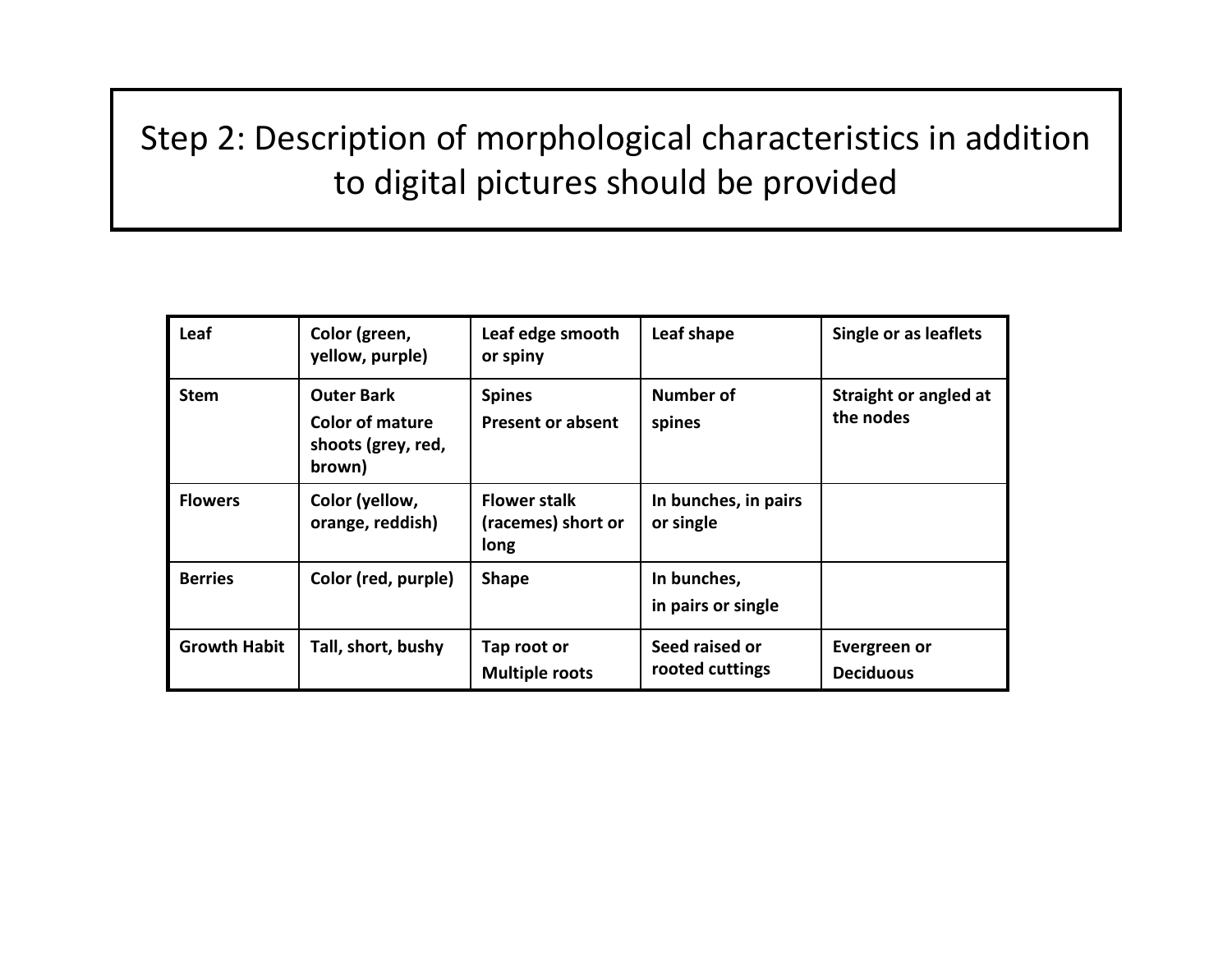# Step 3: Screening of Barberry cultivars in the Greenhouse at USDA‐ARS, St. Paul, MN

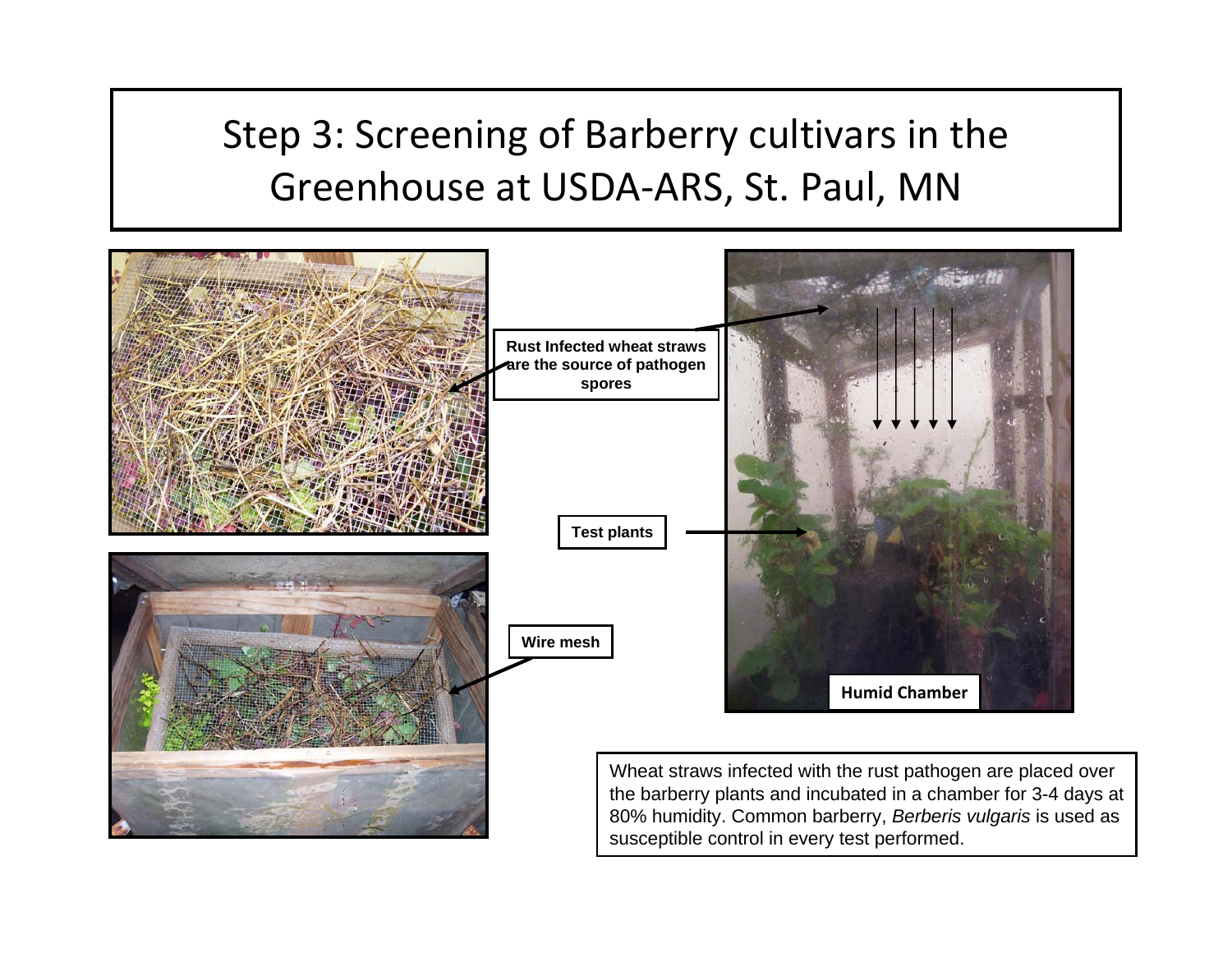## Step 4: Reading Results of Rust screening tests





- Plants showing clear rust symptoms are declared as rust susceptible
- To be certain, those cultivars showing no symptoms are truly resistant, rust screening tests are repeated, in total 10 times along with *B. vulgaris* as positive controls. Rust symptoms should always appear on the control plants.
- Results of the tests are transmitted to the Nursery that had shipped the plants and APHIS simultaneously by the Cereal Disease Laboratory
- The process (paper work) to list the cultivars as rust resistance are theninitiated by APHIS‐PPQ‐EDP at Riverdale, MD.